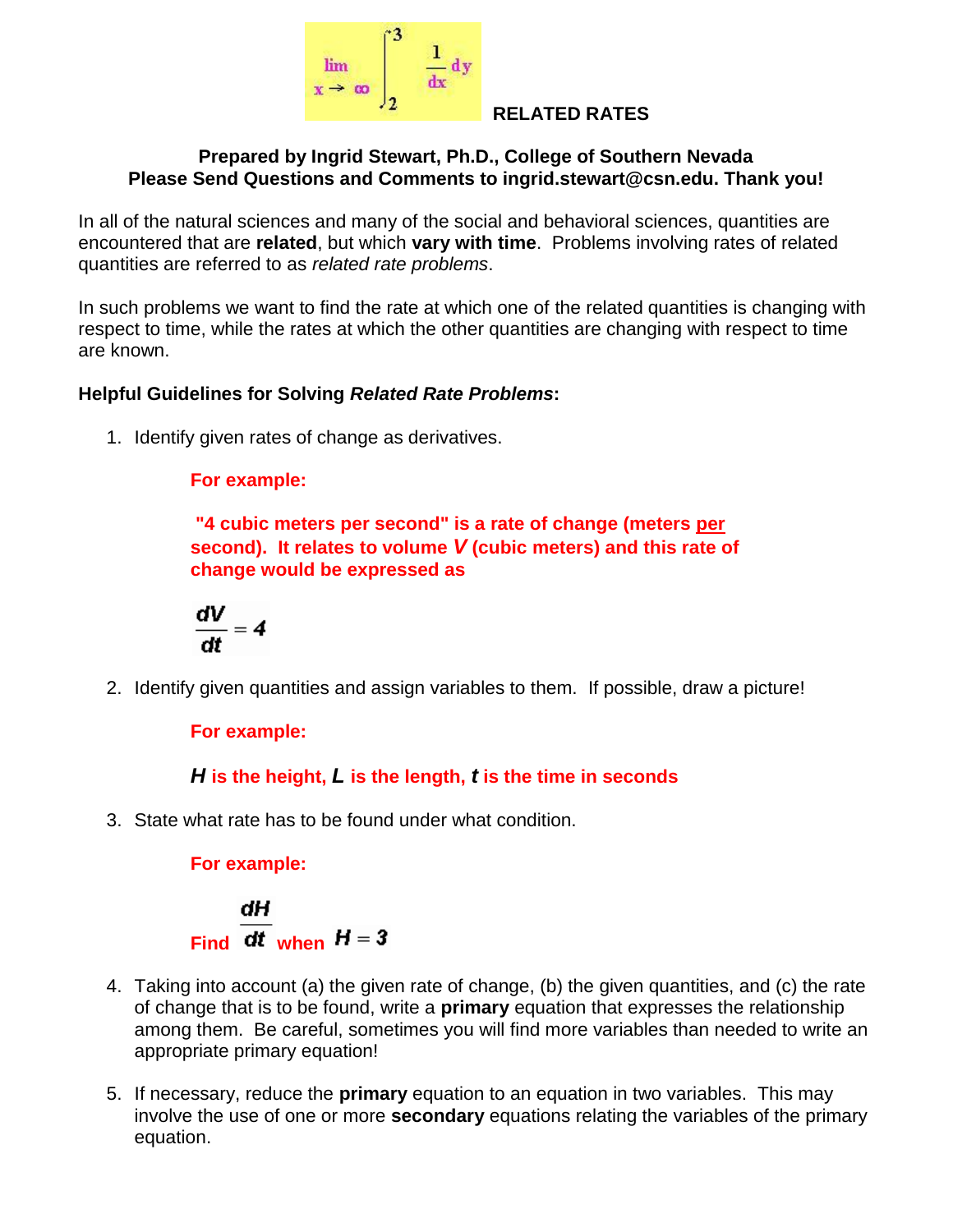**NOTE:** DO NOT yet use the value  $H = 3$  given as a condition for finding the **rate. You cannot use this value until Step 7 otherwise you would not be able to calculate the rate!!!**

- 6. Differentiate the primary equation found in Step 5 with respect to time *t*. Then solve for the rate you were asked to find.
- 7. Substitute the value given as a condition for finding the rate NOW. Express your answer in a sentence.

### **Problem 1:**

Air is being pumped into a spherical balloon at a rate of 4 cubic inches per minute. Find the rate of change of the radius when the radius is 3 inches. Round your answer to 3 decimal places.

1. The given rate of change is

$$
\frac{dV}{dt}=4
$$

2. The quantities involved are

*r* is the radius of the balloon

$$
\mathsf{d} r
$$

3. We wish to find  $dt$  when  $r = 3$ .

4. The relationship among the quantities can be expressed by the primary equation  $\boldsymbol{V} = \frac{4}{3}\pi \boldsymbol{r}^3$ , which is the volume of a sphere.

5. The primary equation is already an equation in two variables.

**NOTE: We are not allowed to use the value** *r = 3* **until Step 7 because it is the condition for finding the rate** *dr/dt* **!!!**

6. Let's differentiate both sides of  $V = \frac{4}{3} \pi r^3$  with respect to *t*.

$$
\frac{d}{dt}(V) = \frac{d}{dt}(\frac{4}{3}\pi r^3)
$$
\n
$$
\frac{dV}{dt} = \frac{4}{3}\pi \left(3r^2 \frac{dr}{dt}\right)
$$
\n
$$
\frac{dV}{dt} = 4\pi r^2 \frac{dr}{dt}
$$
\nand\n
$$
\frac{dr}{dt} = \frac{1}{4\pi r^2} \frac{dV}{dt}
$$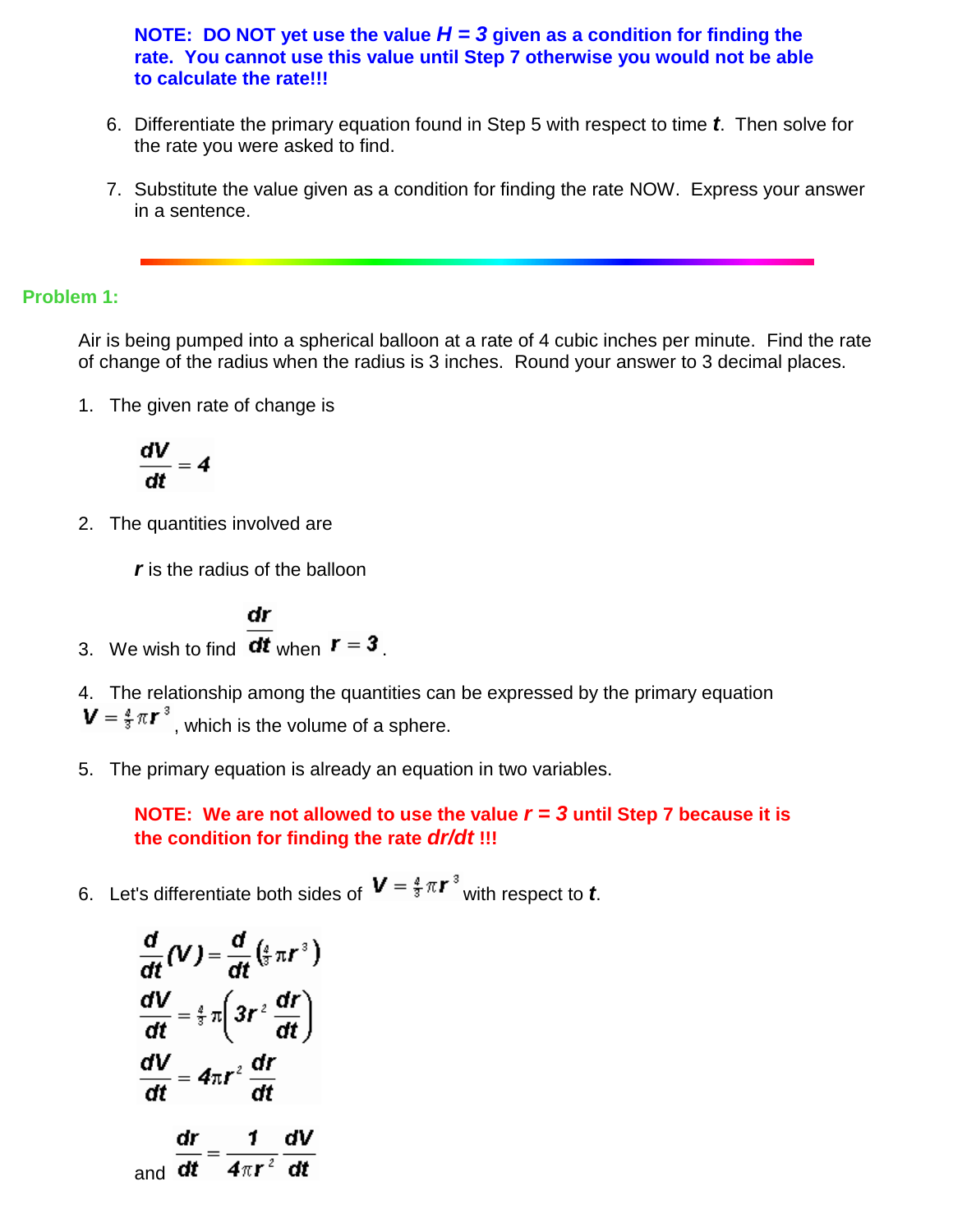7. Given 
$$
\frac{dV}{dt} = 4
$$
 and  $r = 3$ , we find

$$
\frac{\mathrm{d}r}{\mathrm{d}t} = \frac{1}{4\pi(3)^2}(4) = \frac{1}{9\pi}
$$

The rate of change of the radius of the balloon is approximately *0.035* **inches per minute** when  $\boldsymbol{r} = 3$ .

### **Problem 2:**

A pebble is dropped into a calm pond causing ripples in the form of concentric circles. The radius of the outermost ripple is increasing at a constant rate of 2 feet per second. When the radius is 6 feet, at what rate is the total area of the disturbed water changing? Round your answer to 3 decimal places.

1. The given rate of change is

$$
\frac{dr}{dt}=2
$$

2. The quantities involved are

*r* is the radius of the outermost ripple

3. We wish to find 
$$
\frac{dA}{dt}
$$
 when  $r = 6$ .

4. The relationship among the quantities can be expressed by the primary equation  $\mathbf{A} = \pi \mathbf{r}^2$ , which is the area of a circle.

5. The primary equation is already an equation in two variables.

**NOTE: We are not allowed to use the value** *r = 6* **until Step 7 because it is the condition for finding the rate** *dA/dt* **!!!**

6. Let's differentiate both sides of  $\mathbf{A} = \pi \mathbf{r}^2$  with respect to **t**.

$$
\frac{d}{dt}(A) = \frac{d}{dt}(\pi r^2)
$$
\n
$$
\frac{dA}{dt} = \pi \left( 2r \frac{dr}{dt} \right)
$$
\n
$$
\frac{dA}{dt} = 2\pi r \frac{dr}{dt}
$$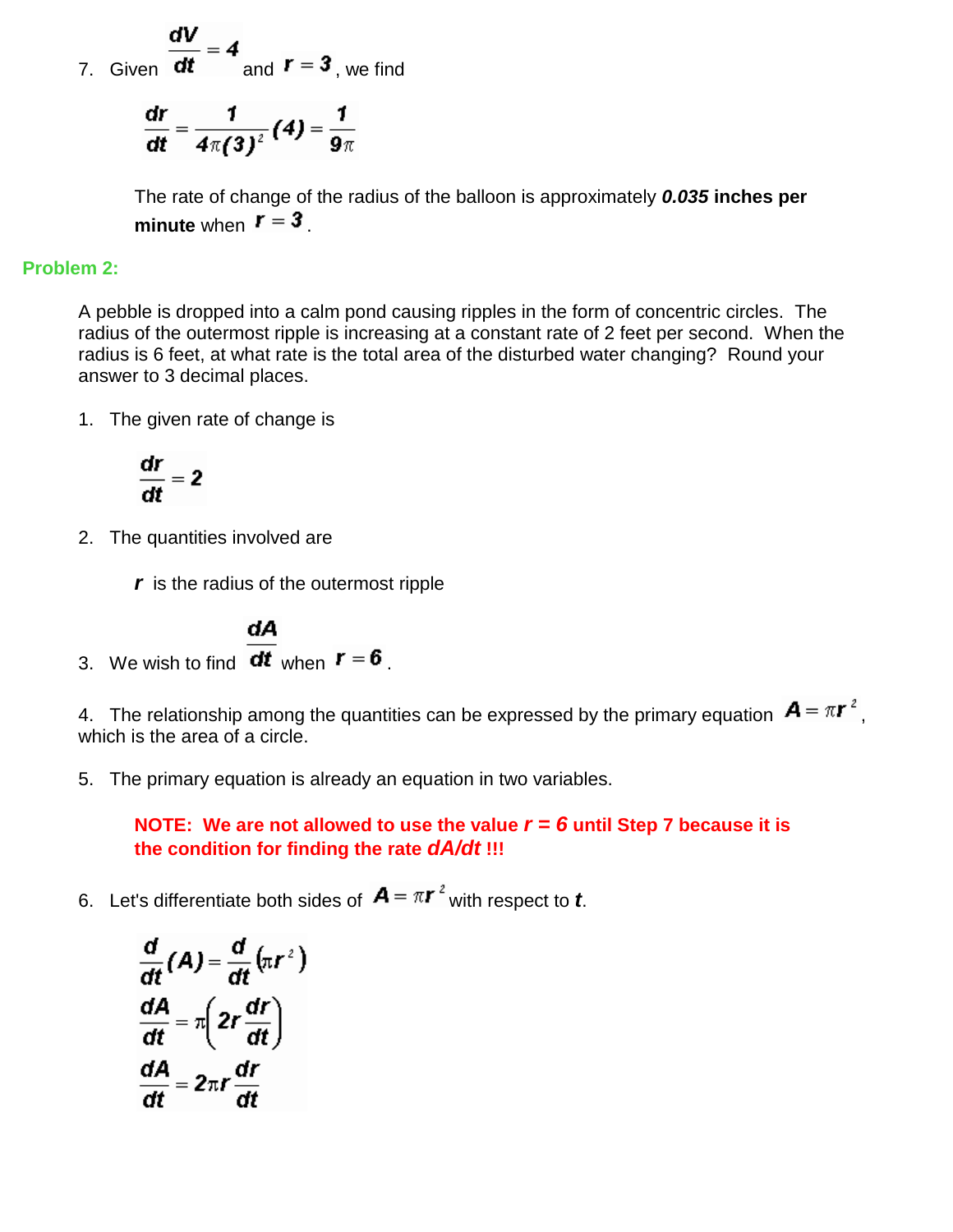7. Given  $\overline{dt} = z$  and  $\overline{r} = 6$ , we find

$$
\frac{dA}{dt} = 2\pi(6)(2) = 24\pi
$$

The rate of change of the area of the disturbed water is approximately *75.398* **square feet per second** when  $\mathbf{r} = \mathbf{6}$ .

#### **Problem 3:**

A rectangular swimming pool is 10 meters wide and 15 meters long. It is 4 meters deep at one end and 1 meter deep at the other end. **See picture below!** If water is pumped into the pool at the rate of 0.4 cubic meters per minute, find the rate of change of the water level when the water is 2 meters high at the deep end of the pool. Round your answer to 3 decimal places.



1. The given rate of change is

$$
\frac{dV}{dt}=0.4
$$

2. The quantities involved are

*L* is the length of the pool

*W* is the width of the pool

*D*<sub>1</sub> and *D*<sub>2</sub> are the two depths of the pool, with *D*<sub>1</sub> being the deeper of the two

*h* is the height of the water level at which the rate of change is supposed to be found

*b* is the width of the water surface when the water level equals *h*

#### dh

3. We wish to find  $dt$  when  $h = 2$ .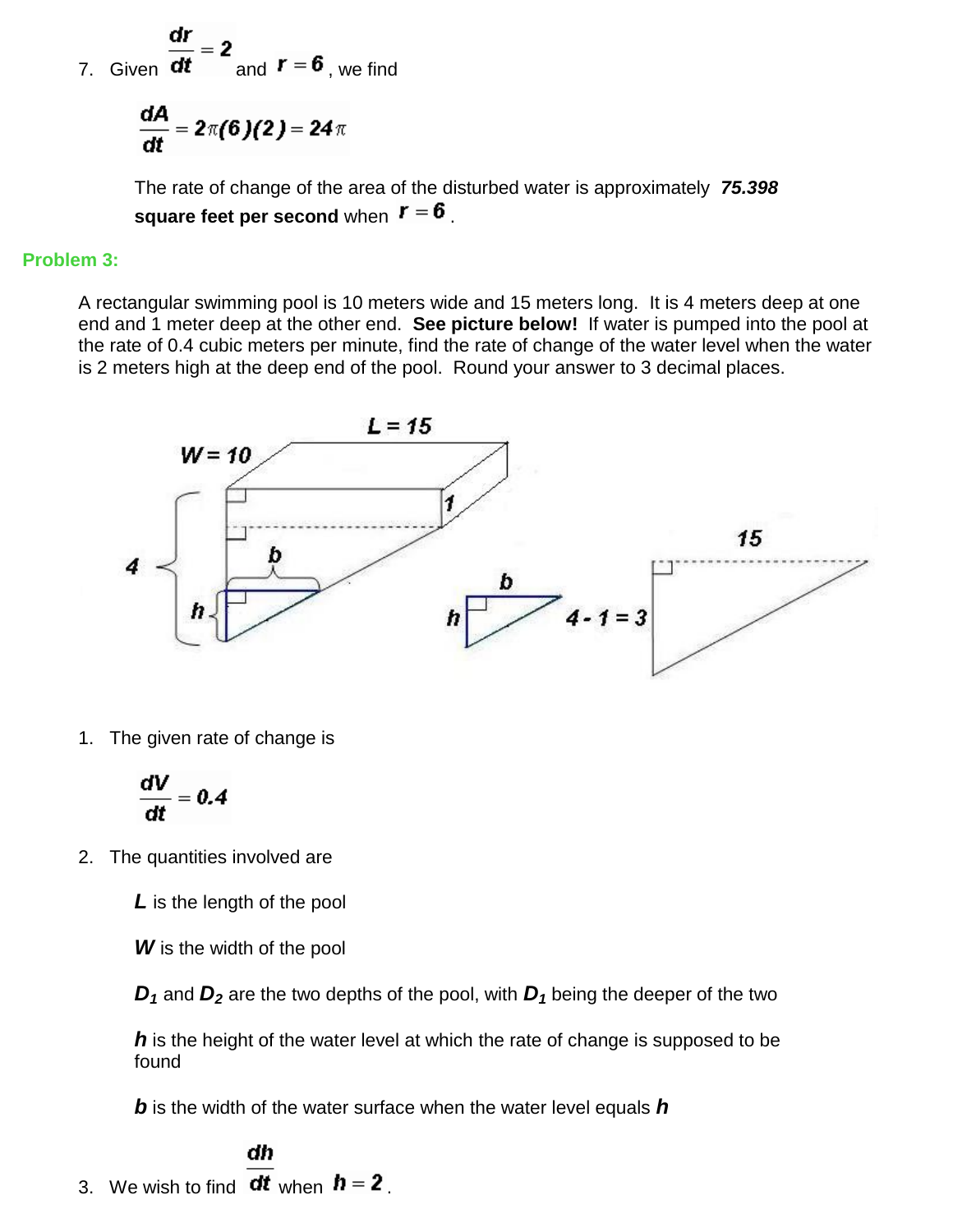4. In this problem, we will only consider the *triangular solid* with width *b*, height *h*, and length *W = 10*. The relationship among these quantities can then be expressed by the primary equation  $V = WA$ , where *W* is the width of the pool (but the length of the *triangular solid*) and *A* is the area of the triangle with base *b* and height *h*.

**NOTE: When calculating rates of change as something is poured into a container or drained out of a container, we only use THAT portion of the container at which the condition for finding the requested rate is met.** 

5. Since the primary equation is an equation in several variables, we must find secondary equations so that we can write the primary equation in terms of two variables.

Let's use the fact that the area of a triangle is  $A = \frac{i}{2}bh$ , where **b** is called the base and *h* is the vertical distance from the base to its opposite angle. We also know that  $W = 10$ .

Now we can write the volume as  $V = 10(^7$  bh) = 5bh. Since we still have an equation in three variables we must find another way to reduce it to two variables.

Whenever you can, try to use the concept of *Similar Triangles*.

If two triangles are similar, then one is an enlargement of the other. This means that the two triangles will have the same angles and their sides will be in the same proportion (e.g. the sides of one triangle will all be 3 times the sides of the other, etc.).

In this problem, we will use the two similar triangles shown in the picture above.

Using  $L = 15$  and  $D_1 \cdot D_2 = 4 \cdot 1 = 3$ , we can write

 $\frac{\mathbf{b}}{\mathbf{15}} = \frac{\mathbf{h}}{3}$  and we will solve this for **b**!

Note we cannot solve for *h* because then *V* would not contain *h* anymore, but only *b*. This would not work since we have to find *dh/dt*.

# b = 5 h

**NOTE: We are not allowed to use the value** *h = 2* **until Step 7 because it is the condition for finding the rate** *dh/dt* **!!!**

Subsequently,  $V = 5(5h)h = 25h^2$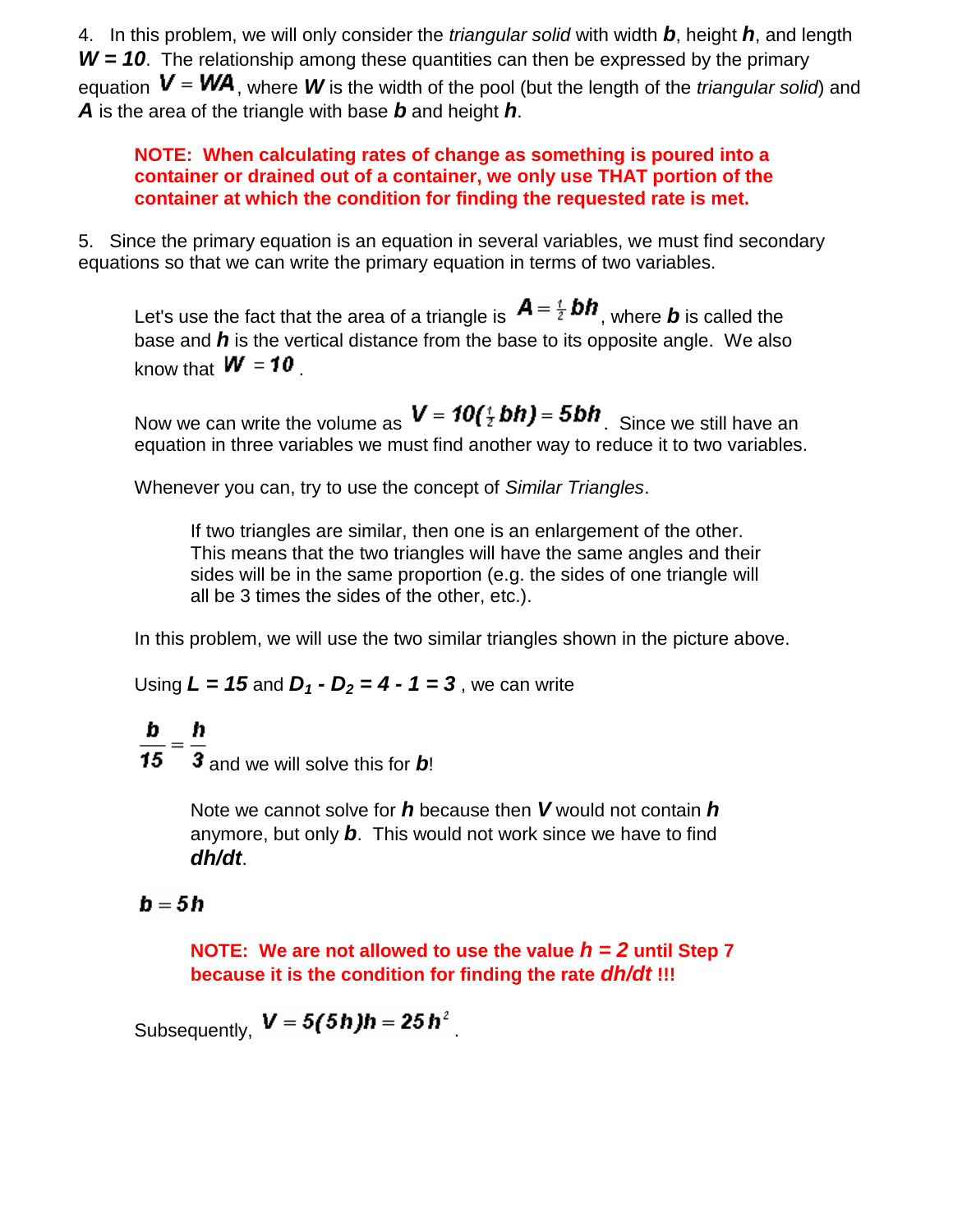6. Let's differentiate both sides of  $V = 25 h^2$  with respect to *t*.

$$
\frac{d}{dt}(V) = \frac{d}{dt}(25h^2)
$$
  

$$
\frac{dV}{dt} = 50h\frac{dh}{dt}
$$
  
and 
$$
\frac{dh}{dt} = \frac{1}{50h}\frac{dV}{dt}
$$
  
7. Given 
$$
\frac{dV}{dt} = 0.4
$$
and 
$$
h = 2
$$
, we find  

$$
\frac{dh}{dt} = \frac{1}{50(2)}(0.4) = \frac{1}{250}
$$

The rate of change of the water level is exactly *0.004* **meters per minute** when  $h = 2$ .

### **Problem 4:**

A ladder 25 meters long leans against a house. **See picture below!** Find the rate at which the top of the ladder is moving toward the ground when the foot of the ladder is 15 meters away from the house and sliding along the ground away from the house at the rate of 2 meters per second.



1. The given rate of change is

$$
\frac{dx}{dt}=2
$$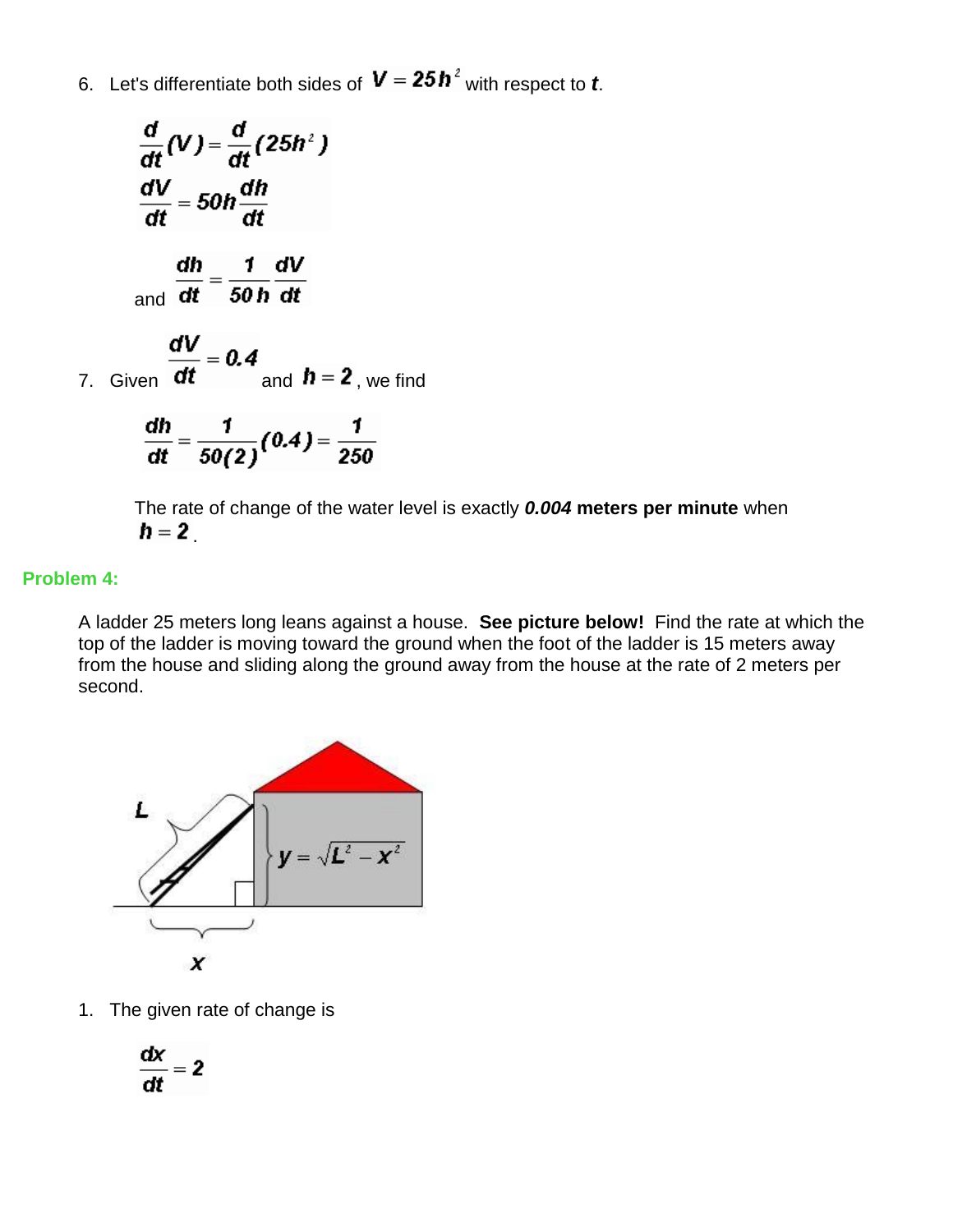### 2. The quantities involved are

 $L = 25$  is the length of the ladder

**y** is the vertical distance from the top of the ladder to the ground

*x* is the distance from the foot of the ladder to the house

3. We wish to find  $\frac{dy}{dt}$  when  $x = 15$ .

4. The relationship among the quantities can be expressed by the *Pythagorean Theorem* since the ladder makes a right triangle with the house. Therefore, the primary equation is  $x^2 + y^2 = L^2$ 

5. Since we are dealing with an equation in three variables, we must find secondary equations so that we can write the primary equation in terms of two variables.

Let's use the fact that  $L = 25$  and so that  $x^2 + y^2 = 25^2$ 

**NOTE:** We are not allowed to use the value  $x = 15$  nor are we **allowed to use the fact that**  $\mathbf{y} = \sqrt{625 - x^2}$  **until Step 7 because they are the condition for finding the rate** *dy/dt* **!!!**

6. Let's differentiate both sides of  $x^2 + y^2 = 625$  with respect to *t*.

$$
\frac{d}{dt}(x^2 + y^2) = \frac{d}{dt}(625)
$$

$$
2x\frac{dx}{dt} + 2y\frac{dy}{dt} = 0
$$

$$
\frac{dy}{dt} = \frac{-2x\frac{dx}{dt}}{2y} = \frac{-x}{y}\frac{dx}{dt}
$$

7. Given 
$$
\frac{dx}{dt} = 2
$$
,  $x = 15$ , and  $y = \sqrt{625 - x^2}$ , we get

$$
\frac{dy}{dt} = \frac{-x}{\sqrt{625 - x^2}} \frac{dx}{dt} = \frac{-15}{\sqrt{625 - 225}} (2) = \frac{-30}{20}
$$

and  $dt$  2 Please note that the minus sign indicates that the ladder is sliding "downward."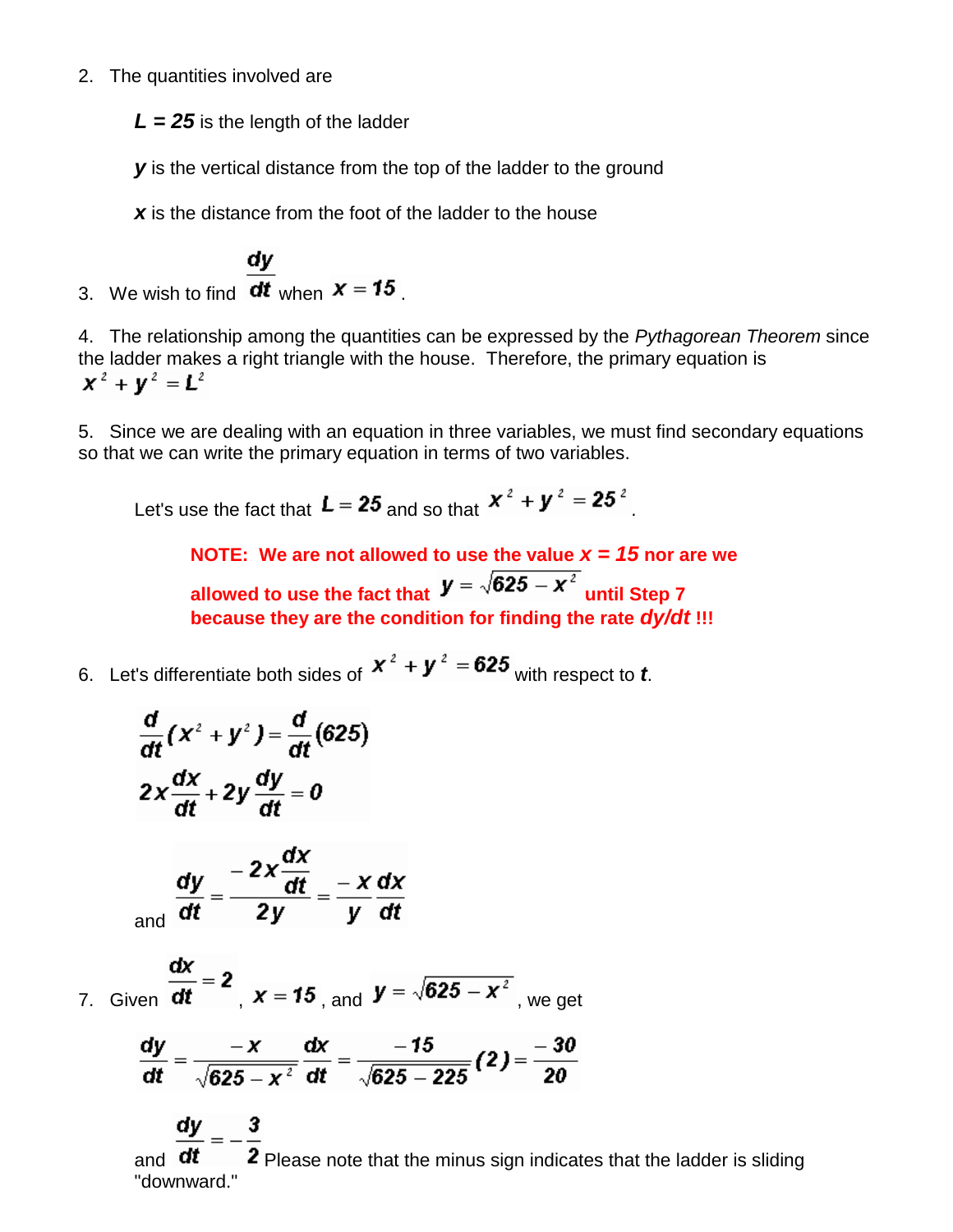The rate of change at which the top of the ladder is moving toward the ground is exactly 1.5 meters per second when  $x = 15$ .

### **Problem 5:**

A television camera at ground level is filming the lift-off of a space shuttle that is rising vertically from the ground according to the position equation  $s = 60t^2$ , where *s* is measured in feet and *t* is measured in seconds. The camera is 2,400 feet from the launch pad. **See picture below!** Find the rate of change in the angle of elevation of the camera 10 seconds after lift-off. (Assume the Earth is flat for the purposes of this exercise.) Round your answer to 3 decimal places.



- 1. There is no rate of change given.
- 2. The quantities involved are

**s** is the vertical distance from the launch pad to the shuttle

- **x** is the horizontal distance from the launch pad to the camera
- *d* is the distance from the camera to the shuttle

 $\theta$  is the *Angle of Elevation* of the camera

*t* is the time in seconds

dθ 3. We wish to find  $dt$  when  $t = 10$ .

4. The relationship among the quantities can be expressed by the primary

$$
tan \theta = \frac{s}{x}
$$
, since we are dealing with a right triangle.  
**Note:** We could have also used  

$$
\cos \theta = \frac{x}{d} \sin \theta = \frac{s}{d}
$$
.

5. Since the primary equation contains three variables, we must find secondary equations so that we can write it n terms of two variables.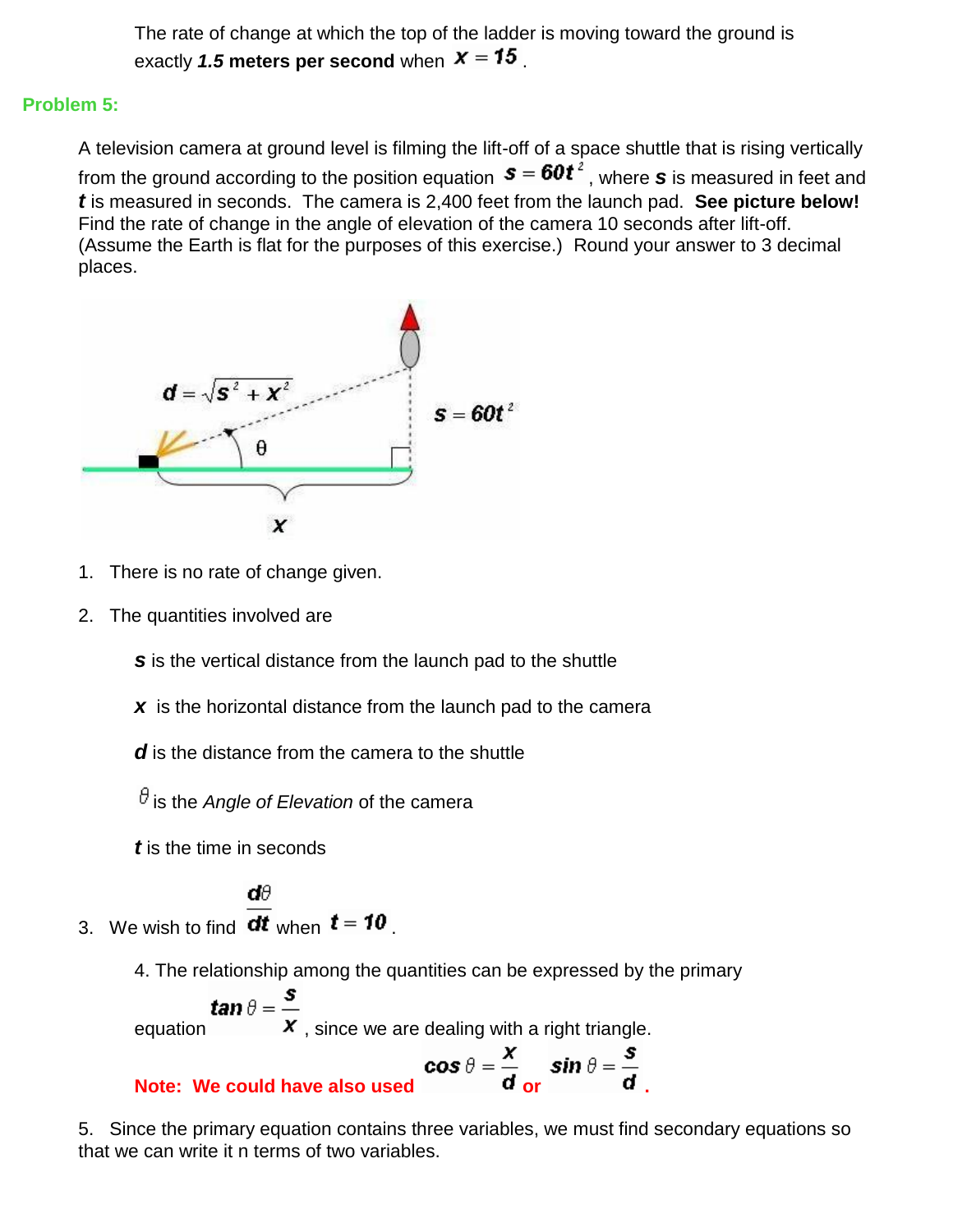Let's use the facts that  $x = 2400$  and  $s = 60t^2$  so that we can write

$$
tan\theta = \frac{60t^2}{2400} = \frac{1}{40}t^2
$$

**NOTE: We are not allowed to use the value** *t = 10* **until Step 7 because it is the condition for finding the rate** *dӨ/dt* **!!!**

6. Now let's differentiate both sides of **tan**  $\theta = \frac{1}{40} t^2$  with respect to **t**.

$$
\frac{d}{dt}(tan \theta) = \frac{d}{dt} \left(\frac{1}{40}t^2\right)
$$
\n
$$
sec^2 \theta \frac{d\theta}{dt} = \frac{1}{40}(2t)
$$
\n
$$
\frac{d\theta}{dt} = \frac{t}{20 sec^2 \theta} = \frac{t}{20} cos^2 \theta
$$

7. We know that  $\cos \theta = \frac{x}{d}$ ,  $x = 2400$ ,  $d = \sqrt{s^2 + x^2}$ ,  $s = 60t^2$ , and  $t = 10$ .

Therefore, we can express *cos* **Ө** as follows:

$$
\cos \theta = \frac{x}{d}
$$
\n
$$
= \frac{x}{\sqrt{s^2 + x^2}}
$$
\n
$$
= \frac{2400}{\sqrt{(60t^2)^2 + 2400^2}}
$$
\n
$$
= \frac{2400}{\sqrt{3600t^2 + 2400^2}}
$$
\n
$$
= \frac{2400}{\sqrt{3600(10)^2 + 2400^2}}
$$

Then the derivative becomes

$$
\frac{d\theta}{dt} = \frac{10}{20} \left( \frac{2400}{\sqrt{3600(10)^2 + 2400^2}} \right)^2
$$
  
and 
$$
\frac{d\theta}{dt} = \frac{1}{2} \left( \frac{2400^2}{3600(10000) + 2400^2} \right)
$$